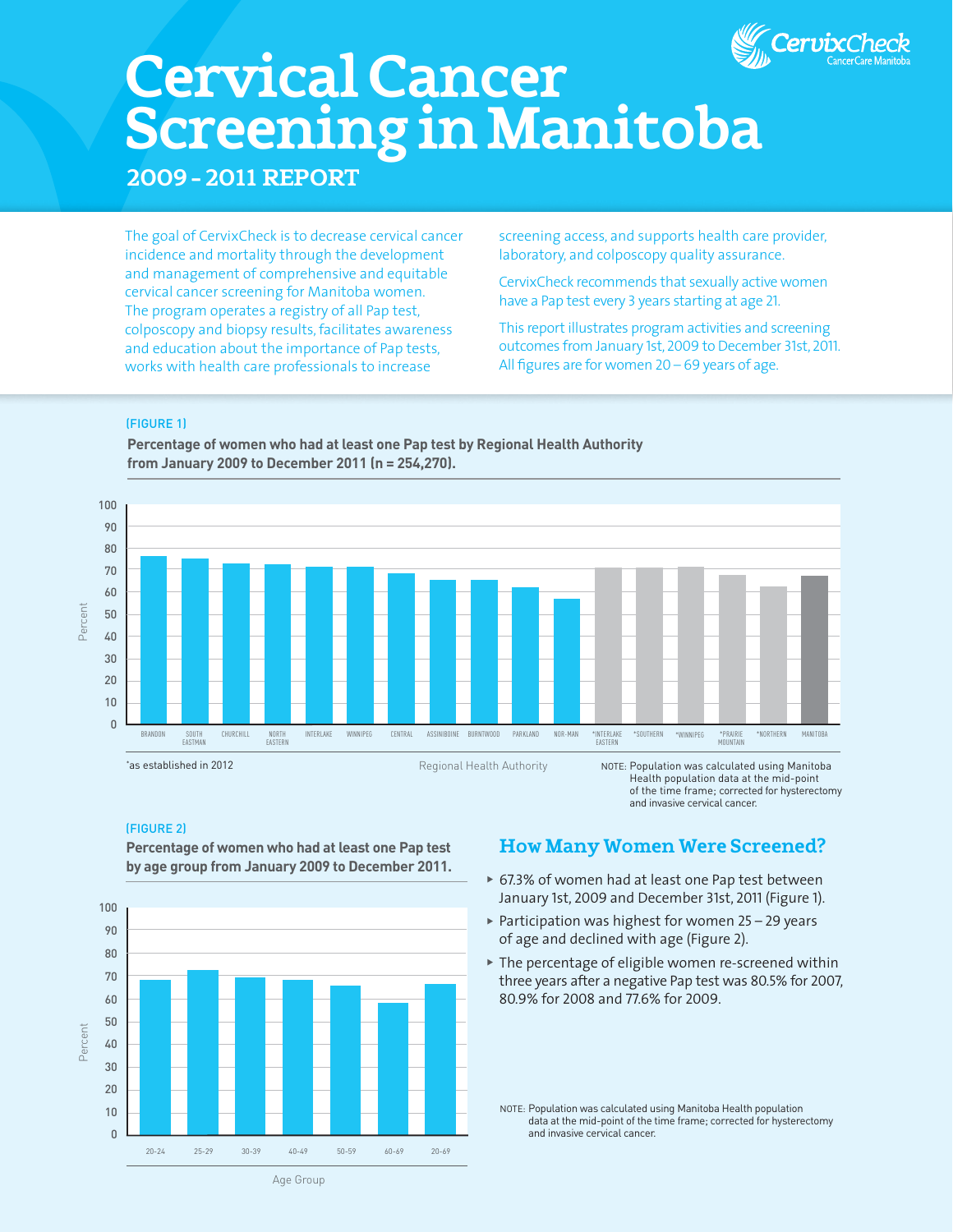## **What did CervixCheck do to increaseparticipationrates?**

- $\triangleright$  In 2010, CervixCheck evaluated the impact of sending invitation letters to unscreened Manitoba women. The letter included information about cervical screening and provided locations where a woman could access Pap tests. Although the increase in participation was small (3%), 600 additional unscreened women had a Pap test. Overall, women who were sent a letter were twice as likely to have a Pap test as women who were not sent a letter.
- $\triangleright$  CervixCheck partnered with clinics, nursing stations and health centers across the province to offer walk-in, no appointment Pap test services during the program's annual campaign, Manitoba Pap Test Week. The number of clinics participating in Pap Week increased from 7 in 2003 to 86 in 2010 (Table 1). 61.4% of women who attended had not had a Pap test in at least 2 years.
- $\triangleright$  Clinics offering improved access to Pap test services throughout the year has increased from 29 in 2009 to 89 in 2011 representing 65 communities.

#### (TABLE 1)

**Number of clinics who participated and women who attended Manitoba Pap Test Week and the percentage of women who were overdue for a Pap test**

| <b>YEAR</b> | <b>NUMBER OF</b><br><b>CLINICS WHO</b><br><b>PARTICIPATED</b> | <b>NUMBER OF</b><br><b>WOMEN WHO</b><br><b>ATTENDED</b> | PERCENT OF WOMEN<br><b>WHO WERE OVERDUE*</b><br>FOR A PAP TEST |
|-------------|---------------------------------------------------------------|---------------------------------------------------------|----------------------------------------------------------------|
| 2003        | 7                                                             | 117                                                     | 75%                                                            |
| 2004        | 17                                                            | 505                                                     | 65%                                                            |
| 2005        | 16                                                            | 503                                                     | 58%                                                            |
| 2006        | 78                                                            | 1578                                                    | 66%                                                            |
| 2007        | 104                                                           | 1425                                                    | 58%                                                            |
| 2008        | 96                                                            | 1700                                                    | 54%                                                            |
| 2009        | 76                                                            | 1471                                                    | 52%                                                            |
| 2010        | 86                                                            | 1750                                                    | 63%                                                            |

\* Women who were overdue had not had a Pap test in at least 2 years.

#### (FIGURE 3)

**Percentage of women who had an abnormal Pap test result by diagnostic category from January 2009 to December 2011 (n = 19,489).** 



## **What were the Pap test results?**

- $\blacktriangleright$  The percentage of women who had an unsatisfactory Pap test was 3.3%.
- ▶ 92.7% of women had a negative Pap test, 5.5% had a low-grade Pap test, (ASC-US or LSIL) and 1.9% had a high-grade (AGC, ASC-H, or HSIL) or more severe Pap test (Figure 3).

NOTE: ASC-US (Atypical squamous cells of undetermined significance), LSIL (Low-grade squamous intraepithelial lesion); AGC (Atypical glandular cells); ASC-H (Atypical squamous cells, cannot rule out high-grade); HSIL+ (High-grade squamous intraepithelial lesion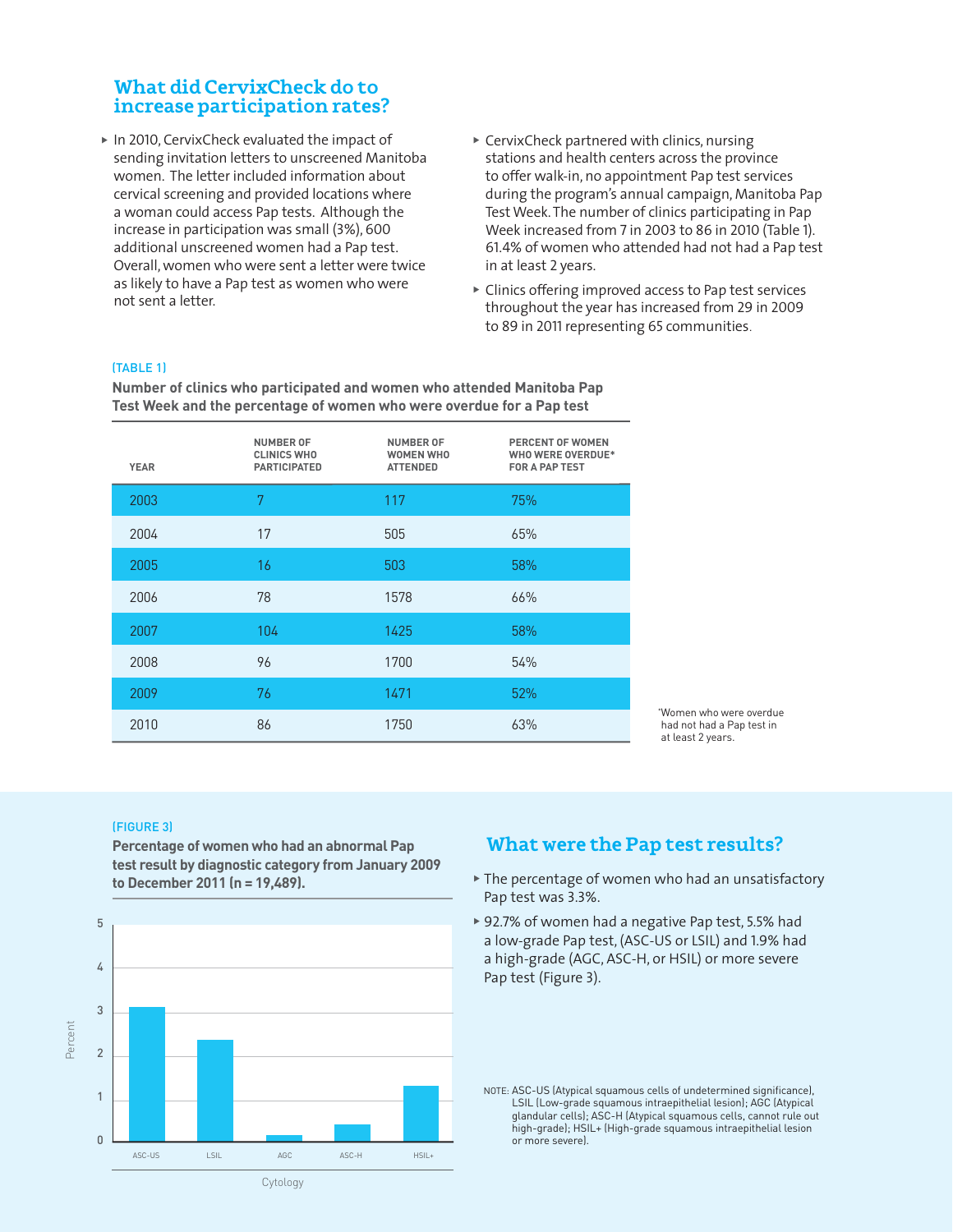## **How long did it take?**

- $\triangleright$  The median number of days from the date the Pap test was performed to the date the Pap test was reported by the laboratory was 12.7 days ( $n = 569,686$ ).
- ► For women who had a high-grade (ASC-H/HSIL) or more severe Pap test result, 84.9% had colposcopy within 12 months. 9.7% of women had not had colposcopy within two years of their high-grade Pap test result.
- ▶ 96% of women who had a high-grade (ASC-H/HSIL) or more severe Pap test result and a colposcopy within 12 months had a biopsy.

## **How accurate was the Pap test?**

 $\triangleright$  The percentage of high-grade Pap tests (ASC-H and HSIL) that agreed with the subsequent biopsy result was 57.8% (n = 5,314).

## **What were the outcomes?**

- The pre-cancer detection rate was 10.0 per 1,000 women screened, ( $n = 3,617$ ) (Figure 4).
- $\blacktriangleright$  The invasive cervical cancer incidence rate from 2007 to 2011 ranged from 1.4 per 100,000 for women 20 to 24 years of age to 16.7 per 100,000 for women 40 to 44 years of age (Figure 5).
- The incidence rate was 4.4 per 100,000 for adenocarcinoma and 6.5 per 100,000 for squamous carcinoma (Figure 5).
- $\triangleright$  54% of invasive cervical cancers were diagnosed at Stage 1 (Figure 6).
- $*$  42.3% of women diagnosed with invasive cervical cancer had a Pap test 6 months to 3 years before diagnosis, 7.2% of women had a Pap test 3 to 5 years before diagnosis, and 50.5% of women had a Pap test greater than 5 years before diagnosis or had no record of ever having a Pap test (Figure 7).

#### (FIGURE 4)

**Pre-cancer detection rate per 1,000 women by age group from January 2009 to December 2011 (n = 3617).** 



#### (FIGURE 5)

**Invasive cervical cancer incidence per 100,000 women from January 2007 to December 2011 (n = 246) .**